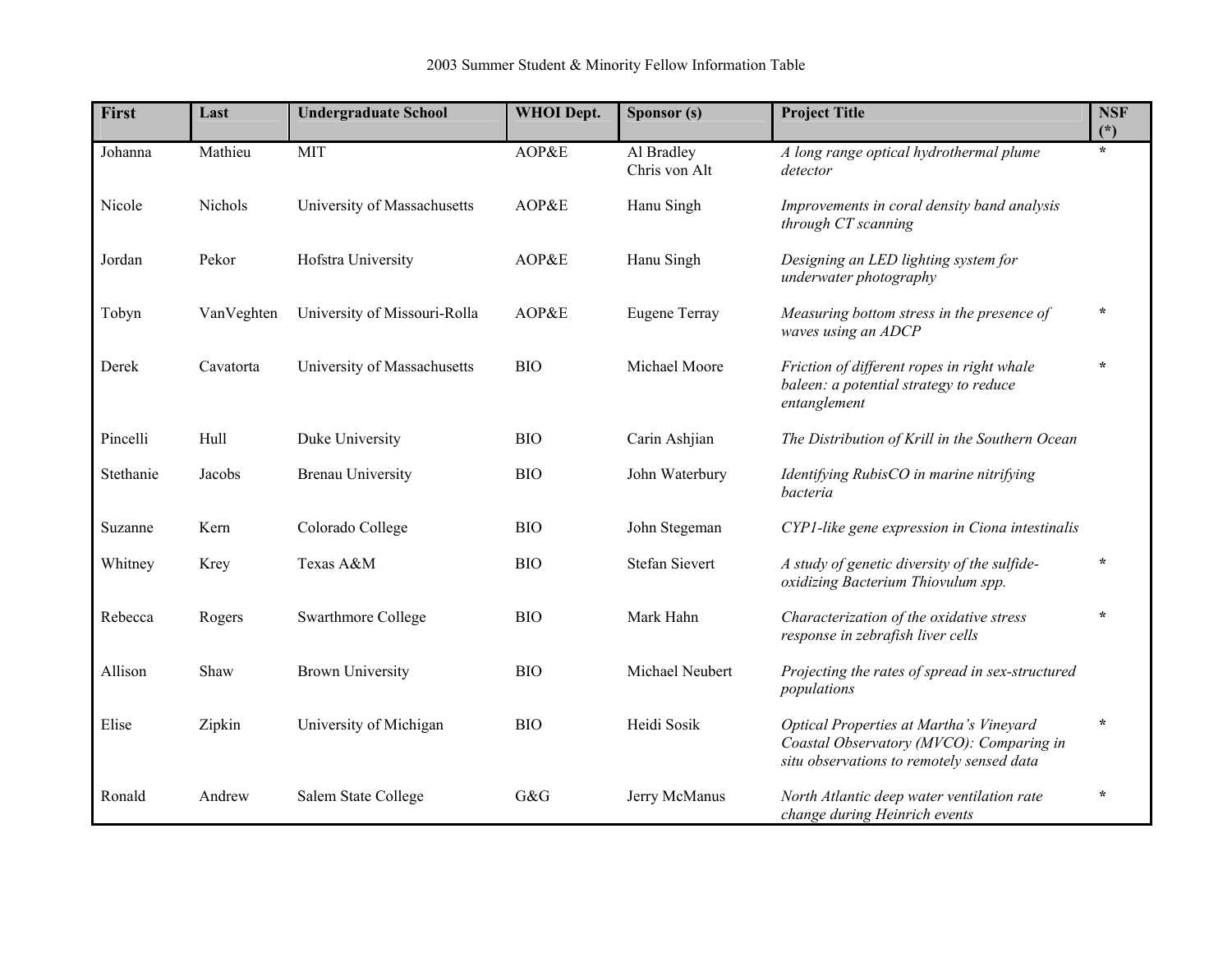| <b>First</b>  | Last           | <b>Undergraduate School</b>     | <b>WHOI</b> Dept. | Sponsor (s)                | <b>Project Title</b>                                                                                                                                                                                             | <b>NSF</b><br>$(*)$ |
|---------------|----------------|---------------------------------|-------------------|----------------------------|------------------------------------------------------------------------------------------------------------------------------------------------------------------------------------------------------------------|---------------------|
| Fabian        | <b>Batista</b> | Humboldt State University       | G&G               | Ann McNichol               | The effect of different acid treatments on the<br>radiocarbon age of sedimentary organic matter                                                                                                                  |                     |
| Courtney      | Fritz          | University of Michigan          | G&G               | Daniel McCorkle            | Live benthic formaminifera from the Bering<br>Sea- a calibration study                                                                                                                                           |                     |
| Deniz         | Kazanci        | University of Florida           | G&G               | Maurice Tivey              | Cleft segment magnetism study on the Juan de<br>Fuca Ridge                                                                                                                                                       |                     |
| Rosemary      | Keefe          | University of Nevada-Reno       | G&G               | Daniel Fornari             | Developing an integrated geographic<br>information system (GIS) for analyzing multi-<br>scalat data to understand submarine volcanic,<br>hydrothermal, and tectonic processes along the<br>East Pacific Rise     | $\star$             |
| James         | Saenz          | <b>Boston University</b>        | G&G               | Delia Oppo                 | A 10,000 year benthic record of $\delta^{13}C$ from the<br>Northern North Atlantic: Proposed mechanisms<br>of $\delta^{13}$ C variability & implications for reduced<br>deep water formation during the Holocene | $\star$             |
| Nick          | Boekelheide    | Carleton College                | <b>MCG</b>        | Jeffrey Seewald            | Carboxylic acids in subsurface waters:<br>Carboxyl carbon exchange with carbon dioxide                                                                                                                           | $\star$             |
| Margaret      | Estapa         | Carleton College                | <b>MCG</b>        | Maureen Conte              | A study of relationships between suspended &<br>sinking particulate organic composition in the<br>mesopelagic ocean                                                                                              |                     |
| <b>Brian</b>  | Kile           | <b>Bates College</b>            | <b>MCG</b>        | Chris Reddy                | The fate of Bouchard 120 oil on the Nyes Beach<br>in Falmouth, MA: a study of preliminary oil<br>weathering                                                                                                      |                     |
| Amanda        | Roberts        | Worcester Polytechnic Institute | <b>MCG</b>        | Eric Hintsa                | Tropospheric ozone over the North Atlantic                                                                                                                                                                       | $\star$             |
| Kelsey        | McDuffee       | University of California-Irvine | MCG,<br>G&G       | Tim Eglinton<br>John Hayes | Rapid $\delta^{13}C$ measurements of plant-wax derived<br>n- alkanes in marine sediments                                                                                                                         | $\star$             |
| <b>Brooke</b> | Douthitt       | <b>Butler University</b>        | <b>MPC</b>        | Hauke Kite-Powell          | Ecological carrying capacity of Atlantic salmon<br>net-pen farms: MOM 2.0 applied to Coastal<br>Maine                                                                                                            |                     |